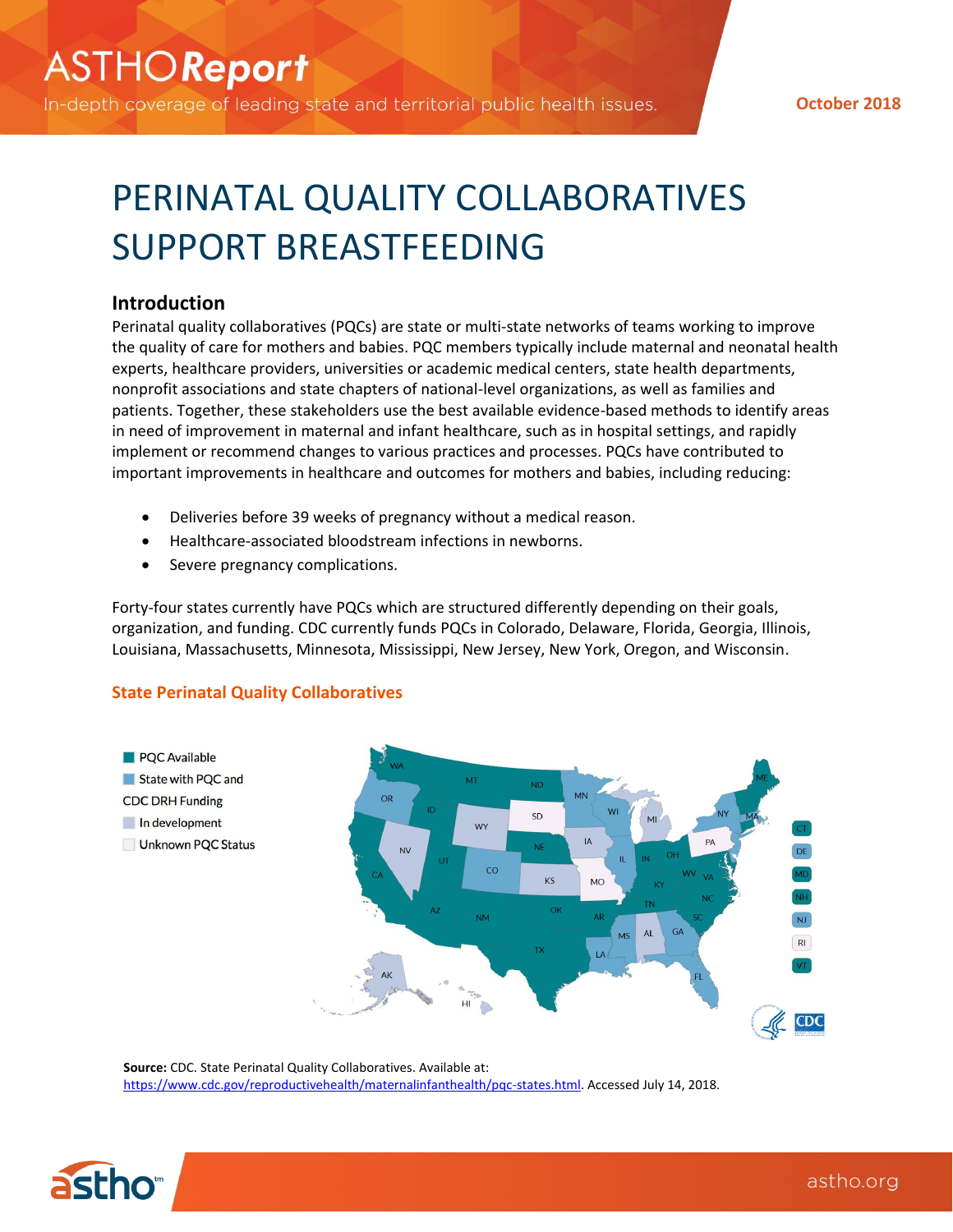Additionally, CDC and the March of Dimes launched the [National Network of Perinatal Quality](https://www.nichq.org/nnpqc/)  [Collaboratives](https://www.nichq.org/nnpqc/) to support state-based PQCs in making measurable improvements in statewide health care and associated outcomes for mothers and babies. More information on developing and sustaining PQCs can be found in CDC's [Developing and Sustaining Perinatal Quality Collaboratives: A Resource](https://www.cdc.gov/reproductivehealth/maternalinfanthealth/pdf/Best-Practices-for-Developing-and-Sustaining-Perinatal-Quality-Collaboratives_tagged508.pdf)  [Guide for States.](https://www.cdc.gov/reproductivehealth/maternalinfanthealth/pdf/Best-Practices-for-Developing-and-Sustaining-Perinatal-Quality-Collaboratives_tagged508.pdf)

# **PQCs and Breastfeeding**

PQCs focus on improving maternal and child health outcomes before, during, and after birth, including efforts to increase breastfeeding initiation and duration. North Carolina, Massachusetts, and Illinois have explicitly identified breastfeeding as a priority or goal for their PQCs. Additionally, [Connecticut's](http://ctpqc.org/secondary.php?title_id=hi-mom) PQC prioritized increasing exclusive breastfeeding rates for term infants and the use of human milk feedings preterm infants, also called the Human Infants with Mother's Own Milk (HI-MOM) project. [Wisconsin's](https://wispqc.org/initiatives/human-milk/) PQC is also beginning an initiative to decrease the number of infants not receiving human milk at hospital discharge by 50 percent from baseline and in at least two population subgroups. To measure the impact of this initiative, the PQC will require participating sites to select measures related to breastfeeding that are relevant to their setting.

Additionally, other PQCs have worked on improving hospital policies and practices that enhance outcomes for mothers and newborns, including increasing rooming in and skin-to-skin contact—all practices that are conducive to and supportive of breastfeeding.

## **State Examples of PQCs and Breastfeeding**

### **North Carolina**

The [Perinatal Quality Collaborative of North Carolina](https://www.pqcnc.org/) (PCQNC) began in 1997 when two doctors traveled across the state talking to providers in delivery hospitals, gathering information and garnering support to make North Carolina the best place to give birth and be born. Since that time, all 72 delivery hospitals have joined the PQCNC as members. Membership is free, but members must be willing and able to do work toward the goals of the PQCNC and to provide data to inform decision making. Currently, six staff support the PQCNC.

As a result, North Carolina saw a 78 percent increase in hospital breastfeeding rates. NICUs increased breastfeeding support by 425 percent and skin-to-skin by 450 percent. North Carolina also increased its mPINC score from 2007 to 2017.

Members decide on focus areas and vote on priorities based on their experiences in hospitals and emerging trends in the field. In addition to the three overarching PQC priorities identified earlier in this report, other PQCNC priorities have included:

- Reducing first birth cesarean delivery rates.
- Improving supportive hospital breastfeeding policies and practices.
- Improving diagnosis and management of maternal hypertension and preeclampsia.
- Standardizing assessment and treatment of neonatal abstinence syndrome (NAS).

PQCNC has sought to increase breastfeeding rates by helping providers manage maternal expectations, provide education, and ensure staff are available to assist with feeds and identify cues for feeding. Staff

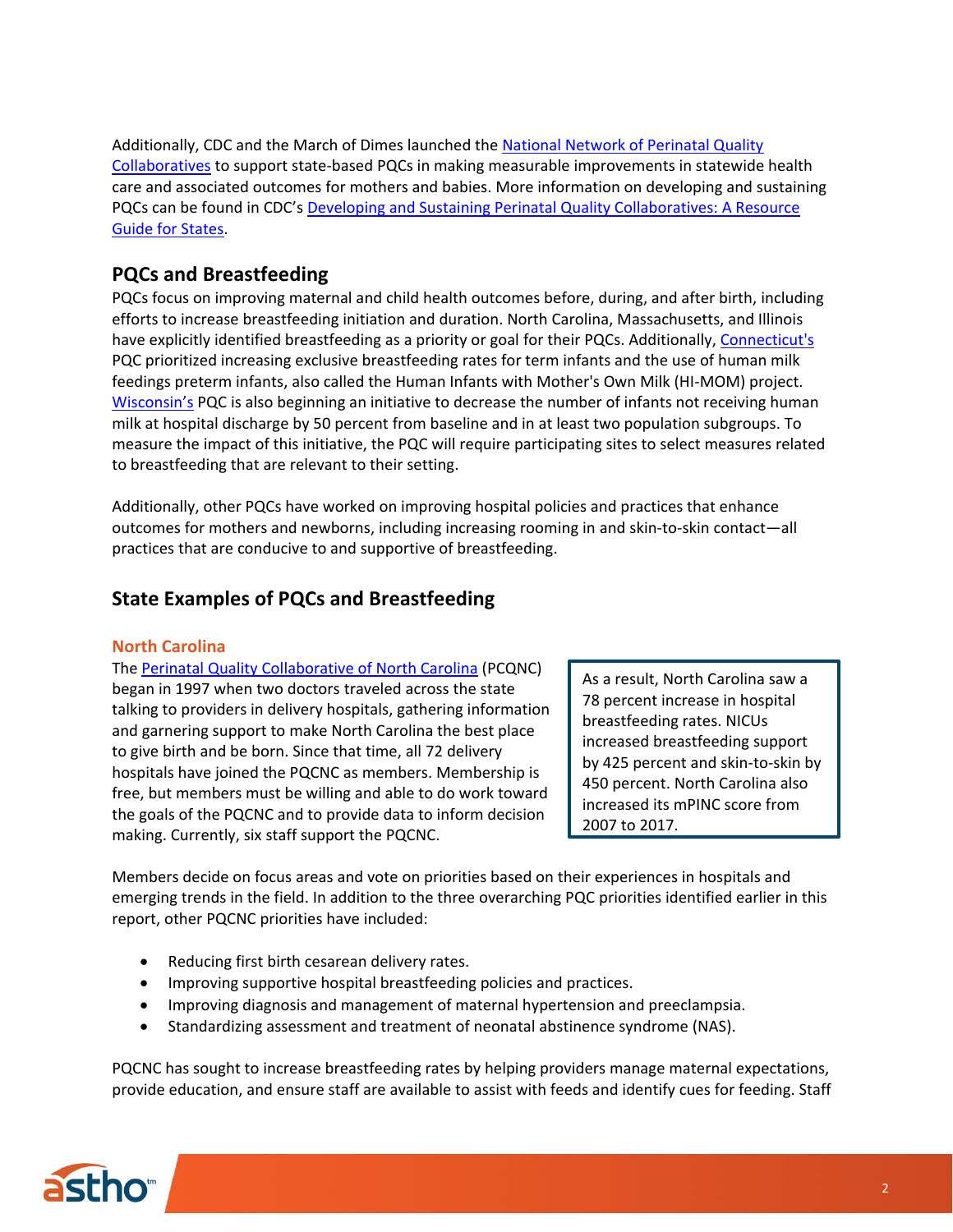emphasize the importance of skin-to-skin contact between parents and infants and discourage the use of pacifiers, though constant education is required. Most hospitals no longer maintain their nurseries and instead keep mothers and babies together rooming-in. Hospitals encourage pumping if needed and provide education regarding donor milk if moms cannot nurse. Hospitals also now have support groups for new mothers. PQCNC has website with resources and information, including human milk guidelines, to encourage shared resources between hospitals.

The PQCNC has also created an action plan to support breastfeeding for infants in the Neonatal Intensive Care Unit (NICU), using family-centered care principles. The team has worked to change policies to allow 24-hour parental visits, which reduces transportation barriers. The team also sought to make feeding times more consistent across facilities and providers. Parental support is particularly valuable for parents of premature newborns, including a mothers' milk group.

### **Massachusetts**

#### The [Neonatal Quality Improvement Collaborative of](http://www.neoqic.org/)

[Massachusetts](http://www.neoqic.org/) (NeoQIC), the Massachusetts Perinatal Quality Collaborative, the Massachusetts Department of Health, and the local March of Dimes chapter created a partnership to support breastfeeding in level III NICUs among critically ill, low birthweight, and very preterm infants. The NeoQIC collected and analyzed data from level III NICUs and found that the rate of breastfeeding among these infants varied between 50 and 80 percent, with variability across racial and ethnic groups.

The Massachusetts NeoQIC saw an increase in the rates of:

- Education delivered during prenatal visits (from 65% to 87%).
- First breastmilk expression and collection within six hours of delivery (from 40% to 65%).
- Very low birthweight infants receiving mother's milk at discharge or transfer (from 63% to 65%).

All 10 level III NICUs participated in the initiative to reduce racial and ethnic disparities in breastfeeding and to boost breastfeeding for all infants in the NICU. The team developed shared evaluation measures, built a data system to allow for rapid, ongoing data monitoring through a centralized database, increasing professional development, providing parent and family support, and developing educational [materials.](http://www.neoqic.org/humanmilk/human-milk-educational-materials)

### **Illinois**

The Illinois PQC [\(ILPQC\)](http://www.ilpqc.org/) has a long-standing history of focusing on improving the accuracy of birth certificate data to better understand maternal and infant health risk factors and outcomes. The Illinois Department of Public Health (IDPH) initiated a new project with ILPQC to focus on decreasing the prevalence and adverse consequences of NAS.

#### To address NAS, IDPH:

- Partnered with the ILPQC to invite perinatal administrators to participate on the project.
- Held four focus groups in several regions across Illinois.
- Developed three sets of state-specific NAS materials based on feedback.

Although this project is still in early stages, the health department and ILPQC convened a meeting for neonatal teams on May 31, 2018, to discuss [strategies](http://ilpqc.org/?q=node/115) that hospitals can adopt to educate all women and mothers on the importance of breastfeeding, and to start addressing the needs of women and

i Illinois participates in the ASTHO Breastfeeding Learning Community and received a 2018 innovation grant award to support these activities and partnerships to address NAS.



 $\overline{a}$